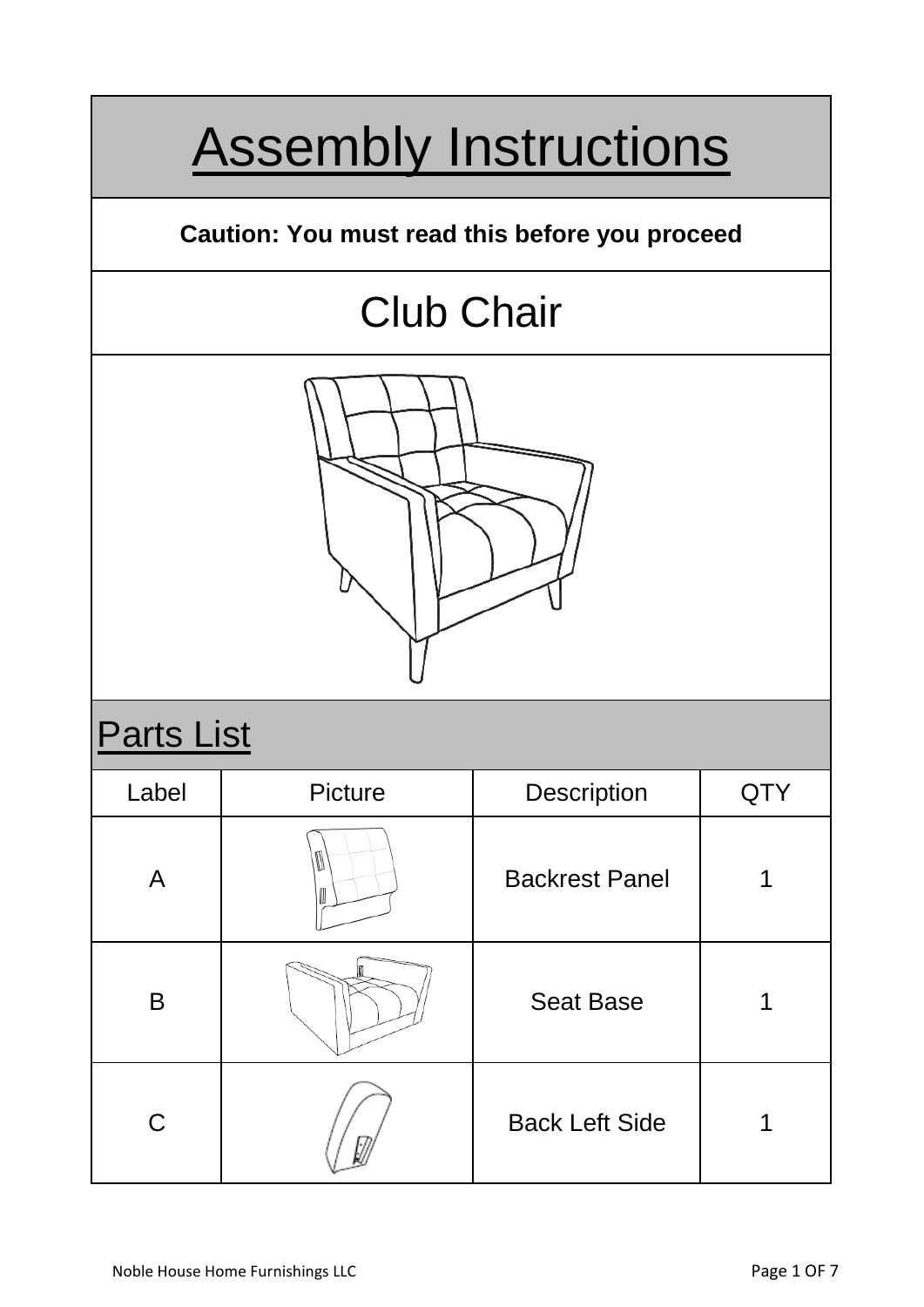| D                                                                                                                                                                                                                    |                | <b>Back Right Side</b> |     |
|----------------------------------------------------------------------------------------------------------------------------------------------------------------------------------------------------------------------|----------------|------------------------|-----|
| F                                                                                                                                                                                                                    |                | Leg                    | 4   |
| Hardware                                                                                                                                                                                                             |                |                        |     |
| Label                                                                                                                                                                                                                | <b>Picture</b> | <b>Description</b>     | QTY |
| $\textcircled{\scriptsize{1}}$                                                                                                                                                                                       |                | Bolt (M6*50mm)         | 1   |
| $\circled{2}$                                                                                                                                                                                                        |                | <b>Plastic Washer</b>  | 4   |
| <b>Assembly Preparation</b>                                                                                                                                                                                          |                |                        |     |
| <b>Before</b><br><b>Beginning</b><br>M<br>Assembly:<br>₩<br>I                                                                                                                                                        |                |                        |     |
| Read instructions, cover to cover-<br>Have 2 adults on hand for assembly-<br>Do not assemble on flooring or carpet-<br>Assemble on a clean non-marring surface (packing foam)-<br>Save all packaging until finished- |                |                        |     |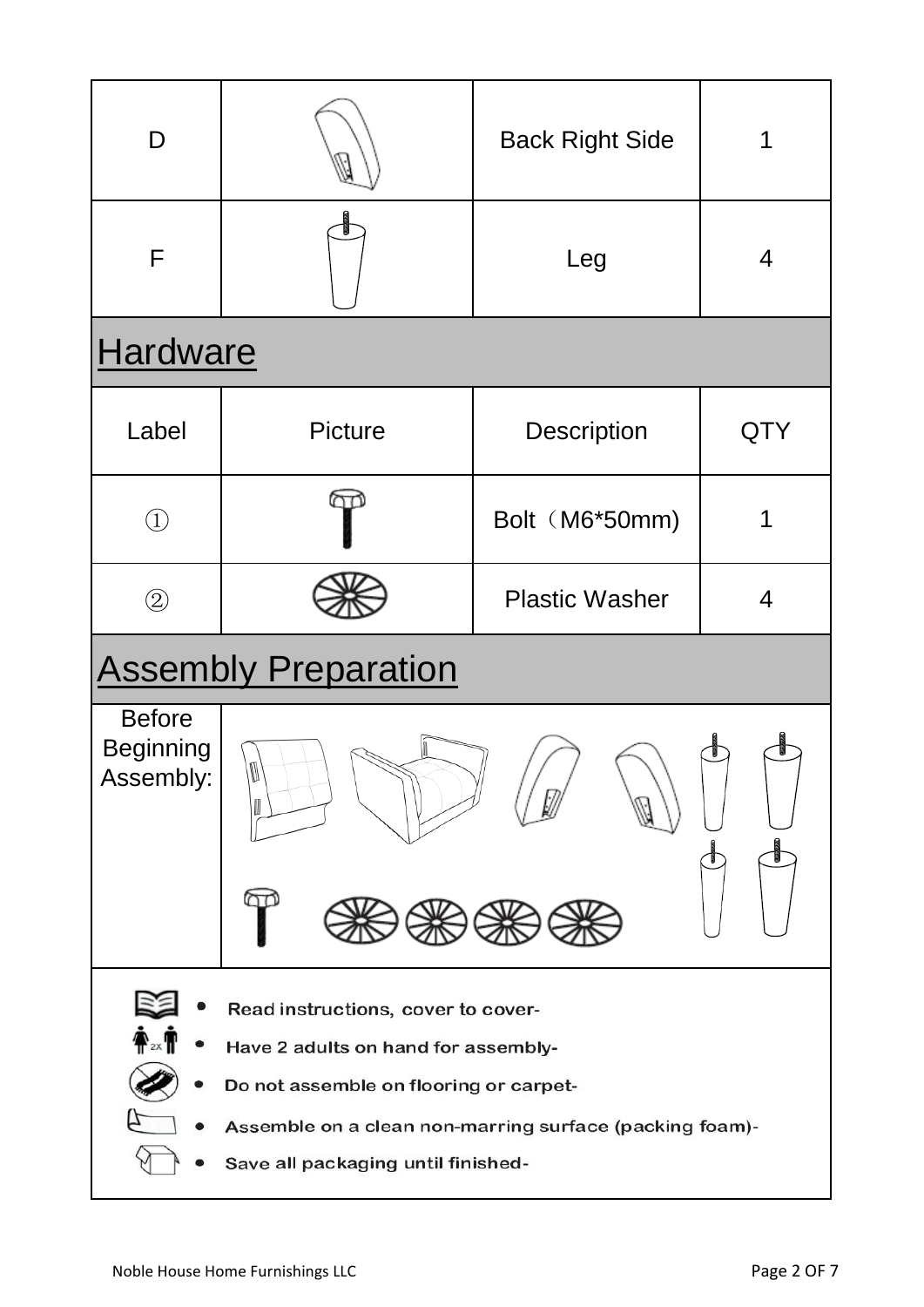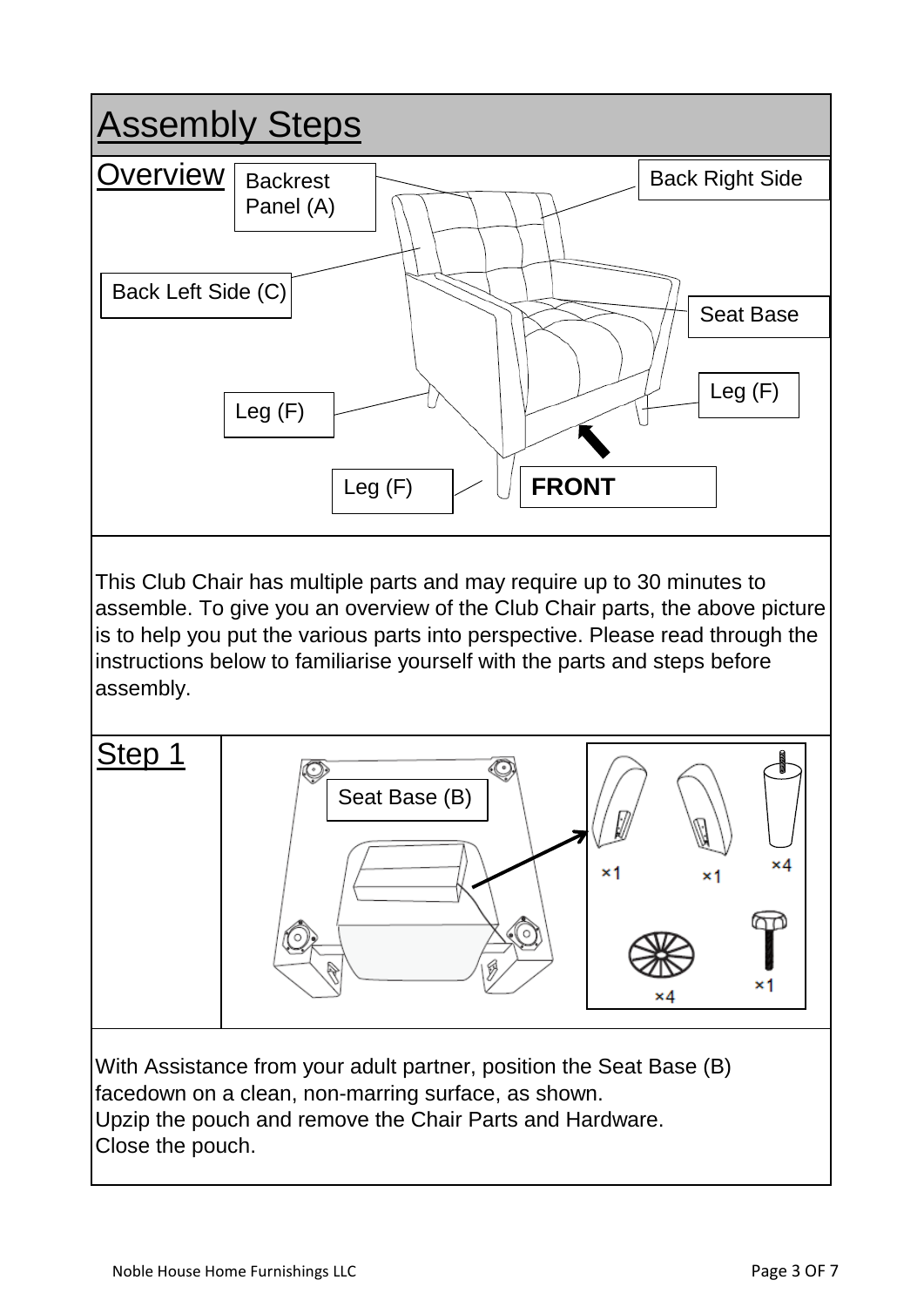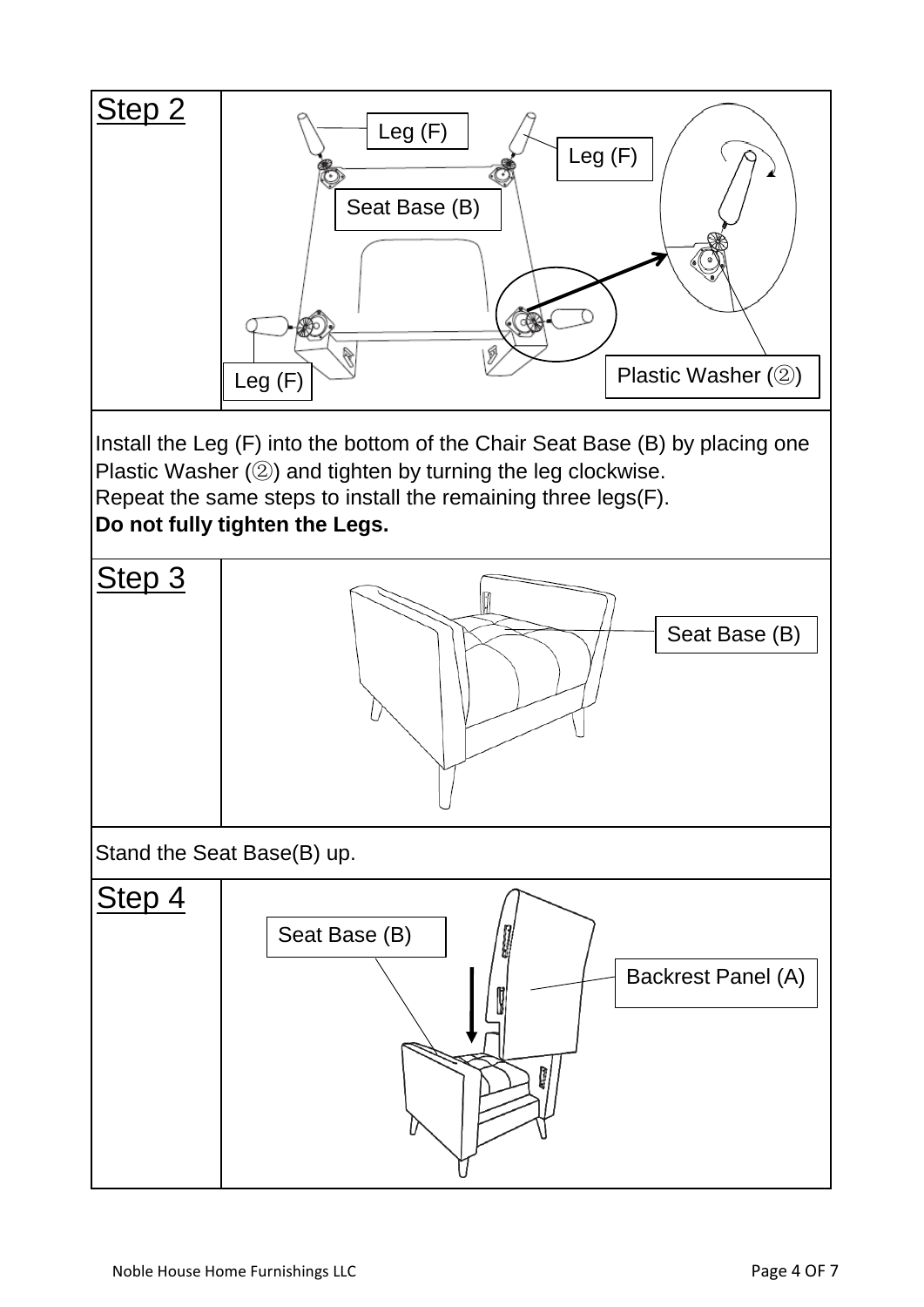With assistance from your adult partner,lift the Backrest Panel (A) and insert the Connectors on the Backrest Panel (A) into the Connectors on the Seat Base (B).



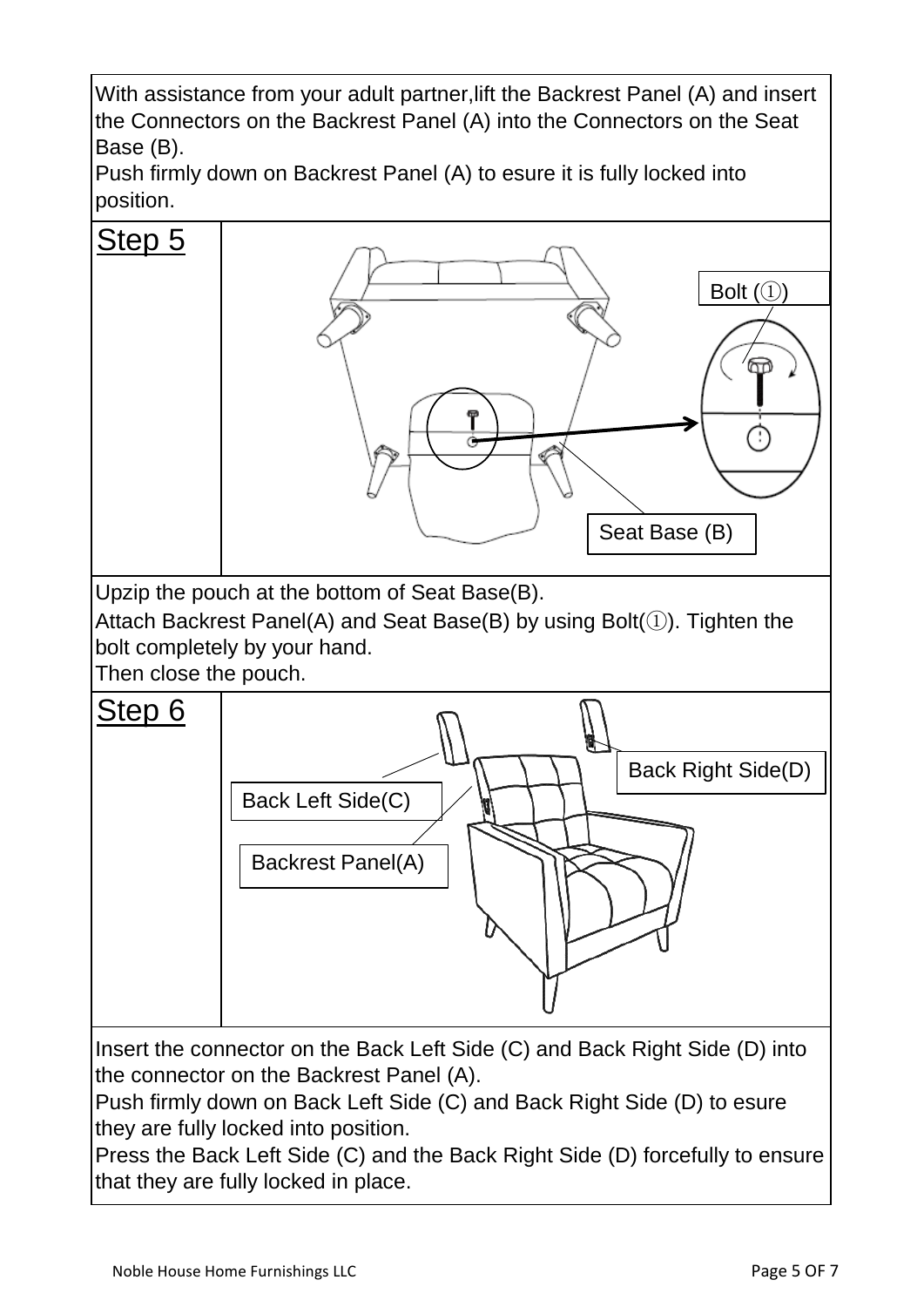